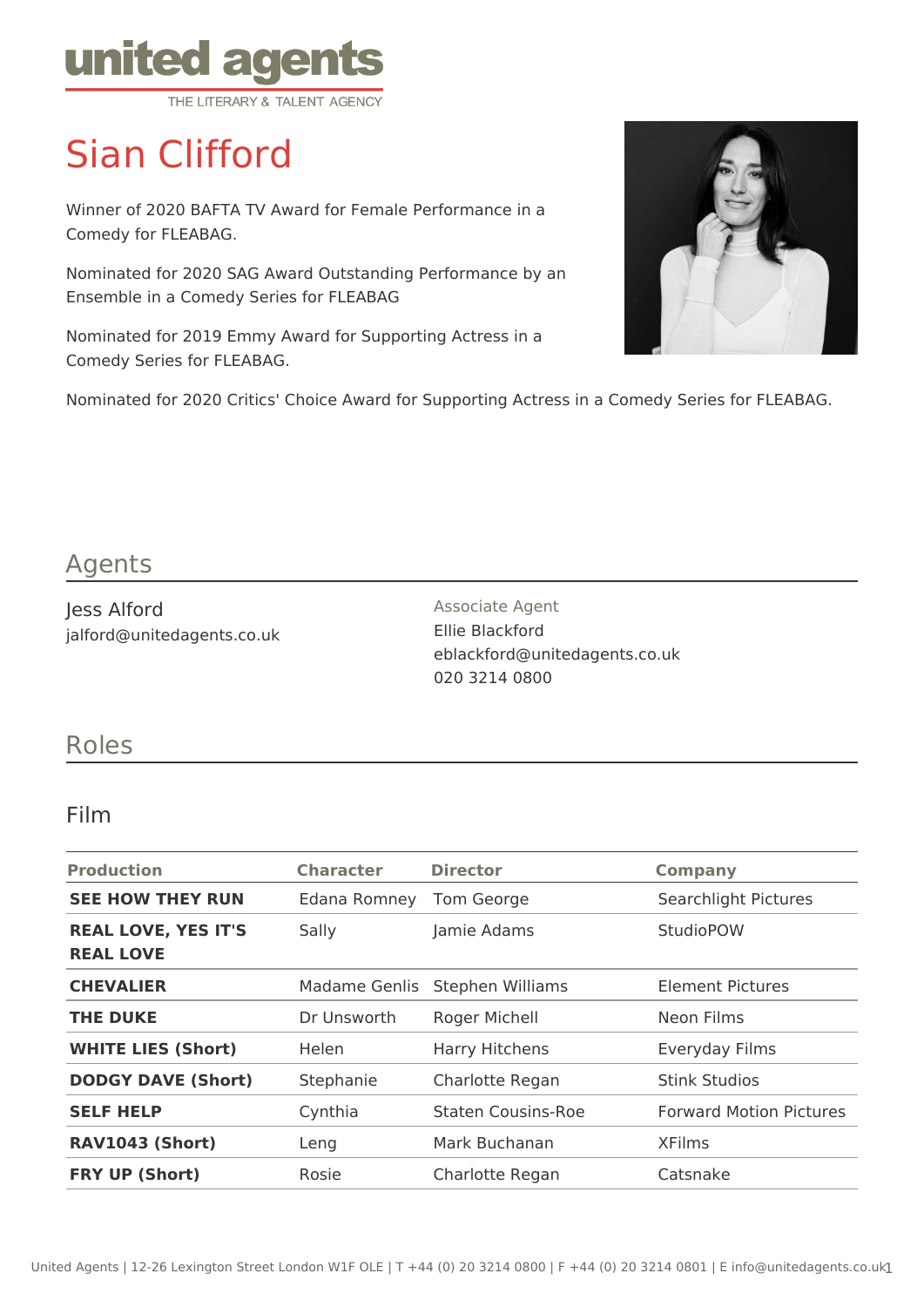| <b>Production</b>                        | <b>Character</b> | <b>Director</b>                               | <b>Company</b>                              |
|------------------------------------------|------------------|-----------------------------------------------|---------------------------------------------|
| <b>GREEN WEDDING (Short)</b> Valley Girl |                  | Ross Ferguson                                 |                                             |
| <b>THE COMMUNISTS</b>                    | Evelyn Bottle    | Simon Glass                                   | <b>Glass/Pitt Productions</b>               |
| <b>PADDY</b>                             | Meg              | Immanuel Von Bennigsen<br>& Laurence Spellman | Independent                                 |
| THE WAY THAT I WHAT<br>(Short)           | <b>Bella</b>     | Polly Stokes                                  | National Film &<br><b>Television School</b> |
| THE OTHER ME                             | Doctor Foley     | Nicola Mills                                  | <b>Rebelmonk Films</b>                      |

#### Television

| <b>Production</b>                               | <b>Character</b>                                      | <b>Director</b>                              | <b>Company</b>                            |
|-------------------------------------------------|-------------------------------------------------------|----------------------------------------------|-------------------------------------------|
| <b>LIFE AFTER LIFE</b>                          | Sylvie                                                | John Crowley                                 | <b>BBC</b>                                |
| <b>HIS DARK</b><br><b>MATERIALS</b>             | Agent Salmakia                                        | Amit Gupta                                   | BBC1                                      |
| <b>THE SUSPECT</b>                              | Dr Rachael Fenwick                                    | James Strong &<br>Camilla Strøm<br>Henriksen | <b>ITV</b>                                |
| <b>INSIDE NO.9 LIP</b><br><b>SERVICE</b>        | Iris                                                  | <b>Guillem Morales</b>                       | <b>BBC</b>                                |
| <b>TWO WEEKS TO</b><br><b>LIVE</b>              | Tina                                                  | Al Campbell                                  | Kudos Film & TV for Sky                   |
| <b>QUIZ</b>                                     | Diana Ingram                                          | <b>Stephen Frears</b>                        | Left Bank Pictures                        |
| <b>LIAR - SERIES 2</b>                          | Ruby Allen                                            | James Strong                                 | Two Brothers/ITV/Sundance                 |
| <b>HITMEN</b>                                   | The Accountant                                        | <b>Ollie Parsons</b>                         | Tiger Aspect for SKY                      |
| <b>FLEABAG S2</b>                               | Claire                                                | Harry Bradbeer                               | BBC/Two Brothers/Amazon<br><b>Studios</b> |
| <b>VANITY FAIR</b>                              | Martha Crawley                                        | James Strong &<br>Jonathan Entwistle         | ITV/Mammoth/Amazon Studios                |
| <b>FLEABAG (Series</b><br>1)                    | Claire                                                | Harry Bradbeer                               | <b>Two Brothers Pictures</b>              |
| <b>BRITAIN'S SECRET</b> Belaset<br><b>HOMES</b> |                                                       | James Tovell & Paul ITV<br>Nelson            |                                           |
| <b>MIDSOMER</b><br><b>MURDERS</b>               | <b>WPC Milton</b>                                     | Andy Hay                                     | Bentley Productions for ITV               |
| <b>DARK MATTERS</b><br>(3 Episodes)             | Francesca<br>Osterlin/Mary Tudor/Ida<br><b>Thomas</b> | James Tovell                                 | Discovery Channel                         |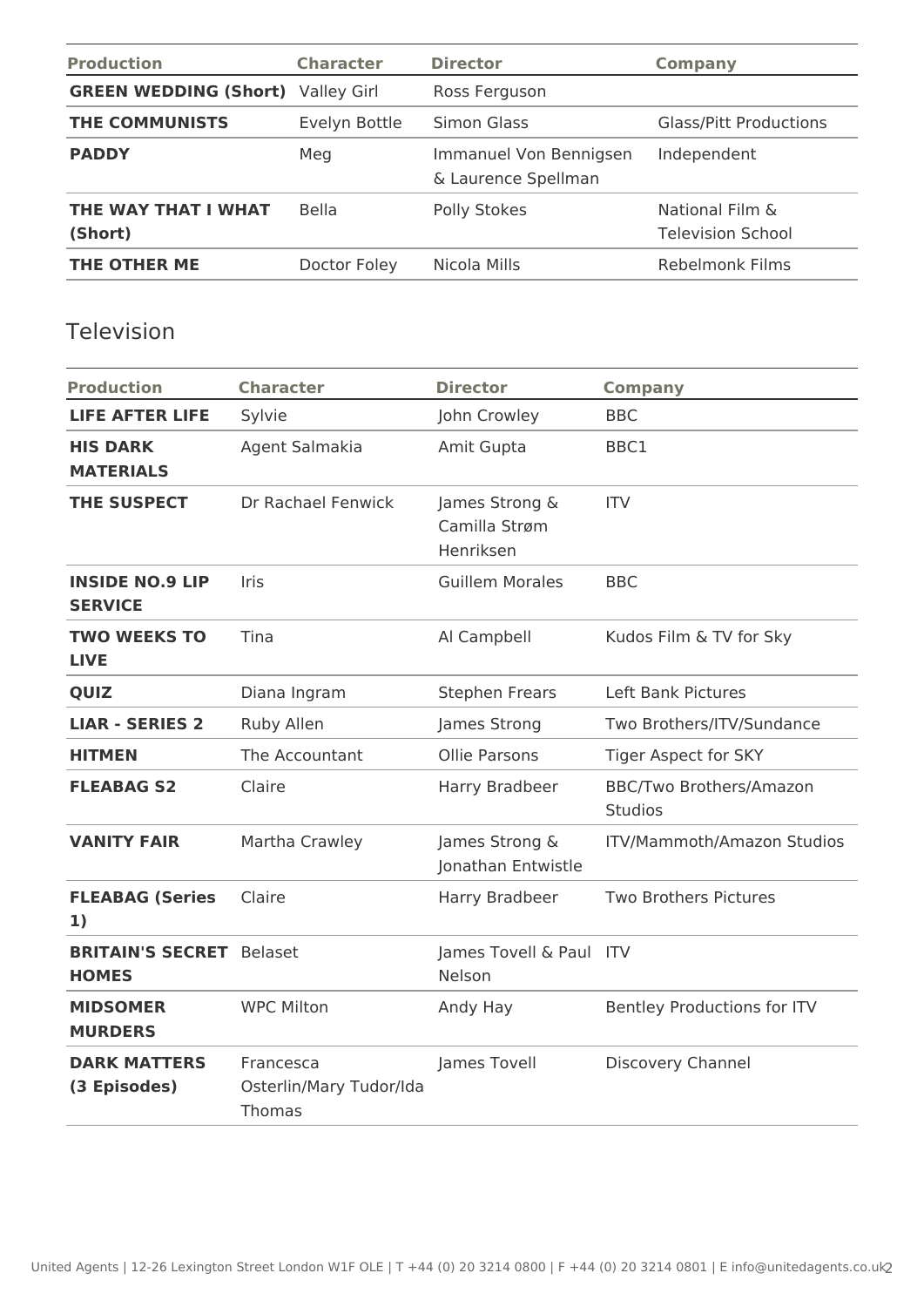## Stage

| <b>Production</b>                                | <b>Character</b>   | <b>Director</b>                                  | <b>Company</b>                                     |
|--------------------------------------------------|--------------------|--------------------------------------------------|----------------------------------------------------|
| <b>CONSENT</b>                                   | Rachel             | Roger Michell                                    | National Theatre   Harold<br><b>Pinter Theatre</b> |
| <b>CIRCLE MIRROR</b><br><b>TRANSFORMATION</b>    | Teresa             | Bijan Sheibani                                   | <b>HOME Manchester</b>                             |
| <b>GLORIA</b>                                    | Gloria/Nan         | Michael Longhurst                                | <b>Hampstead Theatre</b>                           |
| <b>TIME AND THE CONWAYS</b>                      | Kay Conway         | Fiona Buffini                                    | Nottingham Playhouse                               |
| <b>FEVER</b>                                     | Emma               | Anthony Biggs                                    | Jermyn Street Theatre                              |
| <b>GOOD CLEAN FUN</b>                            | Claire/Grainne     | Vicky Jones &<br>Phoebe Waller-<br><b>Bridge</b> | Soho Theatre                                       |
| <b>WHAT'S IN MY BOX?</b>                         | Samantha           | Hannah Dickinson                                 | DryWrite at The Bush                               |
| <b>SCHRÖDINGER'S CAT</b>                         | Mabel              | Vicky Jones                                      | DryWrite at The Bush                               |
| THE JOYS OF LOVE                                 | <b>Ugly Sister</b> | Pia Furtado                                      | Nabokov at Latitude<br>Festival                    |
| <b>ACTIVE RESISTANCE TO</b><br><b>PROPAGANDA</b> | Narrator           | Andrew Steggall                                  | Vivienne Westwood<br>Studio                        |
| <b>USE YOUR VOTE</b>                             | Claire             | Vicky Jones                                      | Nabokov Present: Tense                             |
| <b>BEAUTY AND THE BEAST</b>                      | <b>Beauty</b>      | Katie Mitchell                                   | <b>Royal National Theatre</b>                      |
| <b>PIECES OF VINCENT</b>                         | Rachel             | Clare Lizzimore                                  | <b>Arcola Theatre/Paines</b><br>Plough             |
| THE ROAD TO MECCA                                | Elsa               | Russell Bolam                                    | Arcola Theatre                                     |
| <b>PAINS OF YOUTH</b>                            | Lucy               | Katie Mitchell                                   | <b>Royal National Theatre</b>                      |
| <b>IS EVERYONE OK?</b>                           | Em                 | George Perrin                                    | Nabakov (Tour)                                     |
| <b>PARTHENOGENESIS</b>                           | <b>Nurse Emily</b> | Katie Mitchell                                   | Royal Opera House                                  |
| <b>PUBLIC DISPLAYS OF</b><br><b>AFFECTION</b>    | Em                 | George Perrin                                    | Nabakov at Latitude                                |
| <b>THE PENDULUM</b>                              | Elena              | Allison Troup-<br>Jenson                         | Jermyn Street Theatre                              |
| <b>NOT THE END OF THE WORLD</b>                  | Zillah             | Simon Reade                                      | <b>Bristol Old Vic</b>                             |
| <b>BURIAL AT THEBES</b>                          | Ismene             | Lucy Pitman-<br>Wallace                          | Barbican & Tour                                    |
| <b>LISTENING OUT</b>                             | Aggie              | Lyndsey Turner                                   | BiteSized for the Royal<br>Court                   |
| <b>CONTRACTIONS</b>                              | Emma               | Lyndsey Turner                                   | Theatre 503 for the<br>Royal Court                 |
| <b>WITHOUT LAUGHING</b>                          | Writer             | Andrew Steggall                                  | <b>Practicum Theatre</b>                           |